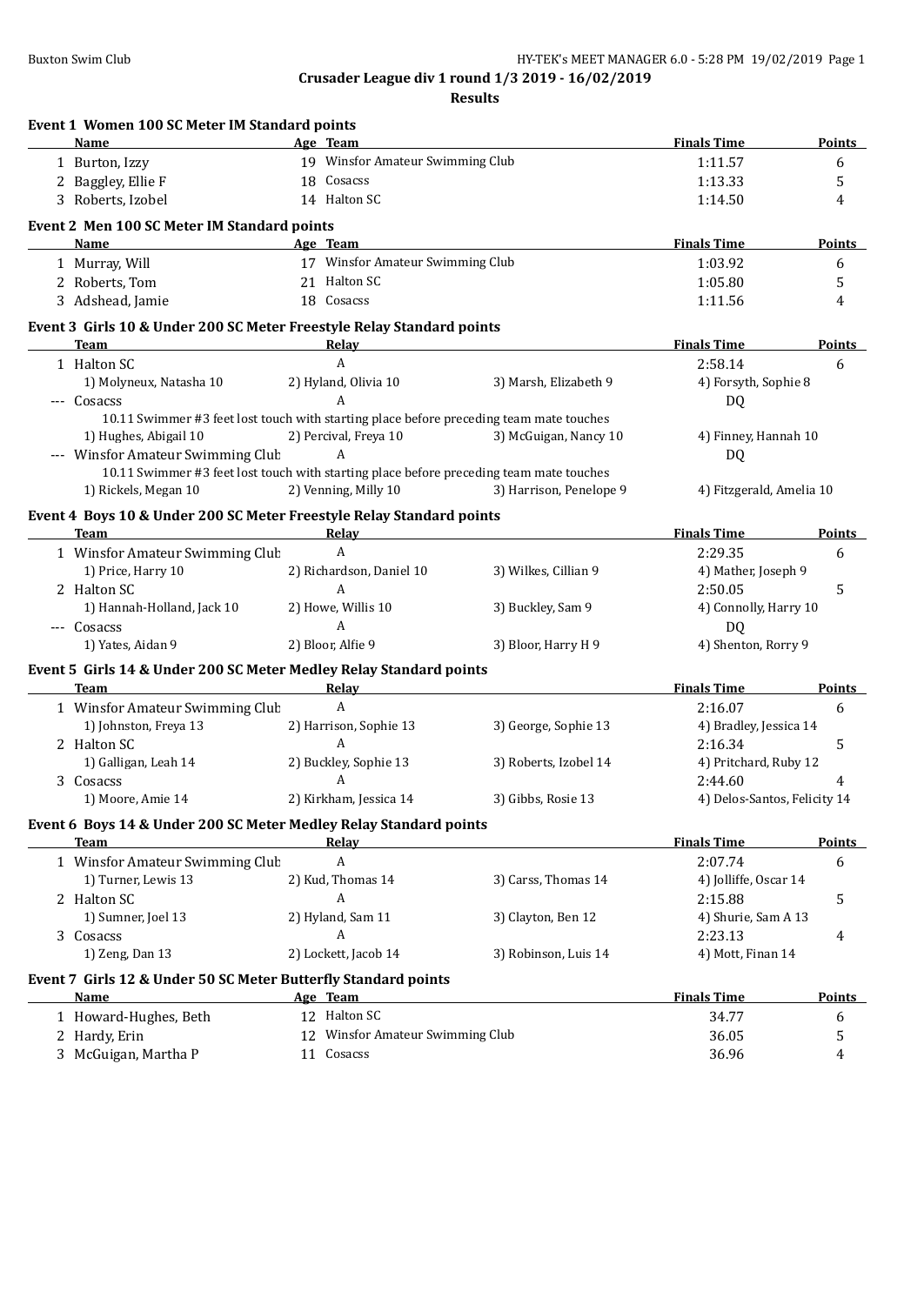| Event 8 Boys 12 & Under 50 SC Meter Butterfly Standard points                              |                                  |                           |                       |               |
|--------------------------------------------------------------------------------------------|----------------------------------|---------------------------|-----------------------|---------------|
| Name                                                                                       | Age Team                         |                           | <b>Finals Time</b>    | Points        |
| 1 Clayton, Ben                                                                             | 12 Halton SC                     |                           | 32.10                 | 6             |
| 2 Wright, Adam                                                                             | 12 Winsfor Amateur Swimming Club |                           | 34.35                 | 5             |
| 3 Finney, Peter                                                                            | 11 Cosacss                       |                           | 39.72                 | 4             |
| Event 9 Women 100 SC Meter Backstroke Standard points                                      |                                  |                           |                       |               |
| <b>Name</b>                                                                                | Age Team                         |                           | <b>Finals Time</b>    | <b>Points</b> |
| 1 Pate, Charlotte                                                                          | 18 Cosacss                       |                           | 1:09.84               | 6             |
| 2 Riddick, Millie                                                                          | 17 Winsfor Amateur Swimming Club |                           | 1:10.50               | 5             |
| 3 Galligan, Leah                                                                           | 14 Halton SC                     |                           | 1:17.79               | 4             |
| Event 10 Men 100 SC Meter Backstroke Standard points                                       |                                  |                           |                       |               |
| <b>Name</b>                                                                                | Age Team                         |                           | <b>Finals Time</b>    | Points        |
| 1 Buckley, Daniel                                                                          | 16 Halton SC                     |                           | 1:05.75               | 6             |
| 2 Tooth, Noah                                                                              | 16 Cosacss                       |                           | 1:13.65               | 5             |
| --- Cushen, Jay                                                                            | 15 Winsfor Amateur Swimming Club |                           | DQ                    |               |
| 6.3 Totally submerged, (except for first 15m following the start or turn) during the race  |                                  |                           |                       |               |
| Event 11 Girls 10 & Under 50 SC Meter Breaststroke Standard points                         |                                  |                           |                       |               |
| Name                                                                                       | Age Team                         |                           | <b>Finals Time</b>    | Points        |
| 1 Percival, Freya                                                                          | 10 Cosacss                       |                           | 45.43                 | 6             |
| 2 Fitzgerald, Amelia                                                                       | 10 Winsfor Amateur Swimming Club |                           | 51.20                 | 5             |
| 3 Hyland, Olivia                                                                           | 10 Halton SC                     |                           | 51.67                 | 4             |
| Event 12 Boys 10 & Under 50 SC Meter Breaststroke Standard points                          |                                  |                           |                       |               |
| Name                                                                                       | Age Team                         |                           | <b>Finals Time</b>    | <b>Points</b> |
| 1 Price, Harry                                                                             | 10 Winsfor Amateur Swimming Club |                           | 52.63                 | 6             |
| 2 Yates, Aidan                                                                             | 9 Cosacss                        |                           | 59.13                 | 5             |
| --- Hannah-Holland, Jack                                                                   | 10 Halton SC                     |                           | DQ                    |               |
| 7.1 Head not breaking the surface before hands turn inward at widest point in second strok |                                  |                           |                       |               |
| Event 13 Girls 14 & Under 50 SC Meter Freestyle Standard points                            |                                  |                           |                       |               |
| Name                                                                                       | Age Team                         |                           | <b>Finals Time</b>    | <b>Points</b> |
| 1 Buckley, Sophie                                                                          | 13 Halton SC                     |                           | 28.20                 | 6             |
| 2 Johnston, Freya                                                                          | 13 Winsfor Amateur Swimming Club |                           | 30.41                 | 5             |
| 3 Kirkham, Jessica                                                                         | 14 Cosacss                       |                           | 34.24                 | 4             |
|                                                                                            |                                  |                           |                       |               |
| Event 14 Boys 14 & Under 50 SC Meter Freestyle Standard points<br><b>Name</b>              | Age Team                         |                           | <b>Finals Time</b>    | Points        |
| 1 Sumner, Joel                                                                             | 13 Halton SC                     |                           | 28.70                 | 6             |
| 2 Jolliffe, Oscar                                                                          | 14 Winsfor Amateur Swimming Club |                           | 28.80                 | 5             |
| 3 Lockett, Jacob                                                                           | 14 Cosacss                       |                           | 30.05                 | 4             |
|                                                                                            |                                  |                           |                       |               |
| Event 15 Girls 12 & Under 200 SC Meter Freestyle Relay Standard points                     |                                  |                           |                       |               |
| <b>Team</b>                                                                                | <b>Relay</b>                     |                           | <b>Finals Time</b>    | <b>Points</b> |
| 1 Cosacss                                                                                  | A                                |                           | 2:13.46               | 6             |
| 1) Shenton, Zara 11                                                                        | 2) McGuigan, Martha P 11         | 3) McLaughlin, Megan 12   | 4) Holding, Phebe 12  |               |
| 2 Winsfor Amateur Swimming Club                                                            | A                                |                           | 2:13.93               | 5             |
| 1) Hardy, Erin 12                                                                          | 2) Webster, Hannah 12            | 3) Inch, Lois 12          | 4) Thomson, Alicia 12 |               |
| 3 Halton SC                                                                                | A                                |                           | 2:15.78               | 4             |
| 1) Howard-Hughes, Beth 12                                                                  | 2) Houghton, Francesca 12        | 3) Houghton, Gabriella 12 | 4) Forsyth, Hannah 12 |               |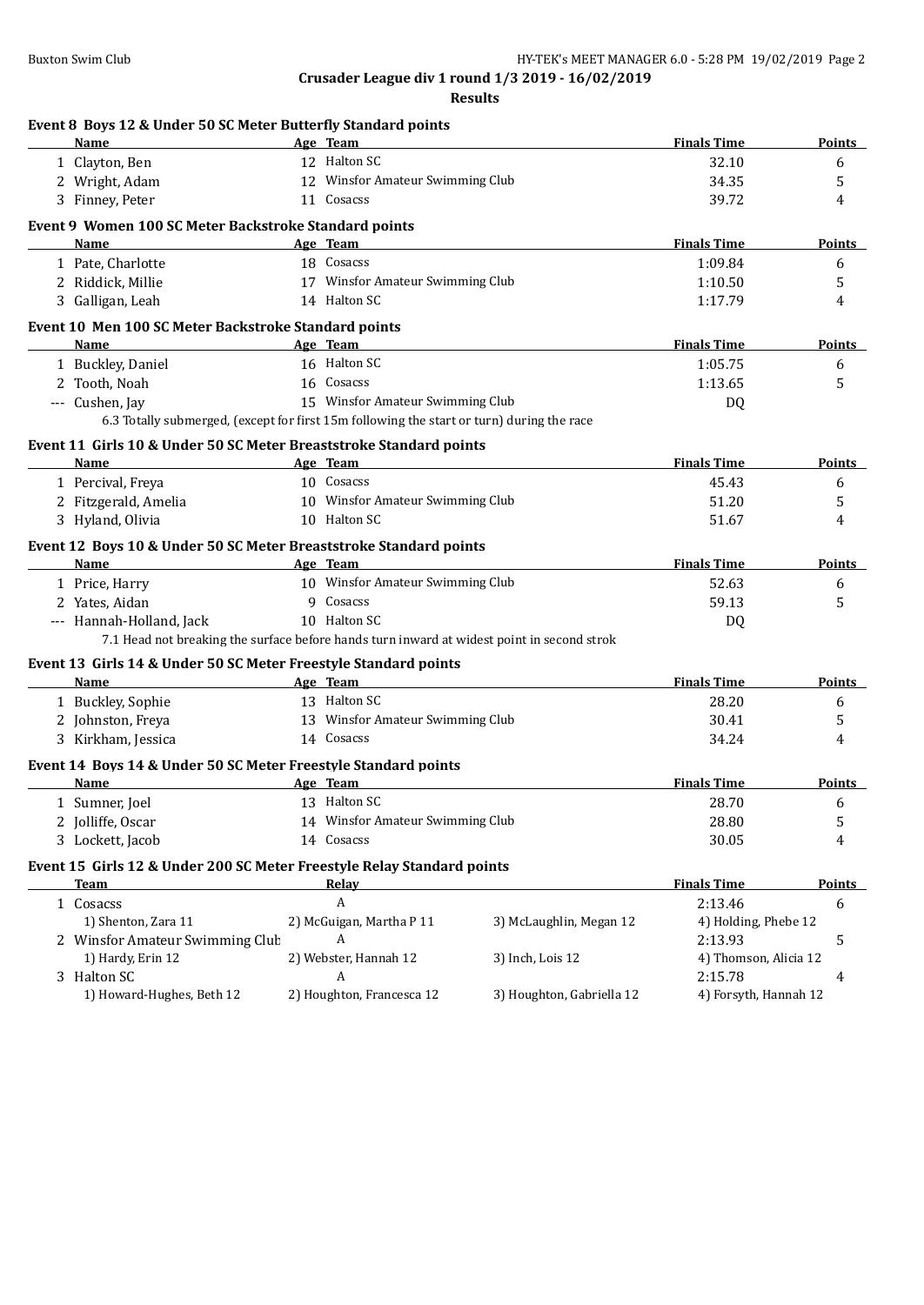| Event 16 Boys 12 & Under 200 SC Meter Freestyle Relay Standard points<br><b>Team</b>      | Relay                            |                                                                                           | <b>Finals Time</b>        | <b>Points</b> |
|-------------------------------------------------------------------------------------------|----------------------------------|-------------------------------------------------------------------------------------------|---------------------------|---------------|
| 1 Winsfor Amateur Swimming Club                                                           | A                                |                                                                                           | 2:09.73                   | 6             |
| 1) Wright, Adam 12                                                                        | 2) Line, William 12              | 3) Lowndes, Christian 11                                                                  | 4) Wheeler, Jack 11       |               |
| 2 Halton SC                                                                               | $\boldsymbol{A}$                 |                                                                                           | 2:11.58                   | 5             |
| 1) Sumner, Reuben 12                                                                      | 2) Clayton, Ben 12               | 3) Hyland, Sam 11                                                                         | 4) Deane, Jack 12         |               |
| --- Cosacss                                                                               | A                                |                                                                                           | <b>DQ</b>                 |               |
| 10.11 Swimmer #3 feet lost touch with starting place before preceding team mate touches   |                                  |                                                                                           |                           |               |
| 1) McQuade, Cammeron 12                                                                   | 2) Wilkins, Corey 12             | 3) Plumb, James 12                                                                        | 4) Finney, Peter 11       |               |
| Event 17 Women 200 SC Meter Medley Relay Standard points                                  |                                  |                                                                                           |                           |               |
| <b>Team</b>                                                                               | Relay                            |                                                                                           | <b>Finals Time</b>        | Points        |
| 1 Winsfor Amateur Swimming Club                                                           | A                                |                                                                                           | 2:12.95                   | 6             |
| 1) Burton, Izzy 19                                                                        | 2) Dean, Domiziana 17            | 3) Woodbridge, Katie 16                                                                   | 4) Blackshaw, Alissa 17   |               |
| 2 Cosacss                                                                                 | A                                |                                                                                           | 2:15.66                   | 5             |
| 1) Hodgkinson, Mollie 17                                                                  | 2) Pate, Charlotte 18            | 3) Baggley, Ellie F 18                                                                    | 4) Sherwin, Kira 16       |               |
| 3 Halton SC                                                                               | A                                |                                                                                           | 2:27.08                   | 4             |
| 1) Galligan, Leah 14                                                                      | 2) Brownlow, Emmie 15            | 3) Roberts, Izobel 14                                                                     | 4) Buckley, Sophie 13     |               |
| Event 18 Men 200 SC Meter Medley Relay Standard points                                    |                                  |                                                                                           |                           |               |
| Team<br><u> 1980 - Johann Barbara, martxa alemaniar arg</u>                               | Relay                            | the control of the control of the control of the control of the control of the control of | <b>Finals Time</b>        | <b>Points</b> |
| 1 Winsfor Amateur Swimming Club                                                           | A                                |                                                                                           | 1:58.40                   | 6             |
| 1) Blackshaw, Adam 19                                                                     | 2) Murray, Will 17               | 3) Cushen, Jay 15                                                                         | 4) Oliver, Henry 16       |               |
| 2 Halton SC                                                                               | A                                |                                                                                           | 2:05.30                   | 5             |
| 1) Buckley, Daniel 16                                                                     | 2) Clayton, Sam 16               | 3) Roberts, Tom 21                                                                        | 4) Houghton, Mackinley 15 |               |
| 3 Cosacss                                                                                 | A                                |                                                                                           | 2:14.79                   | 4             |
| 1) Adshead, Jamie 18                                                                      | 2) Tooth, Noah 16                | 3) Azimi, Nima 17                                                                         | 4) Mafunga, Sean 16       |               |
| Event 19 Girls 10 & Under 50 SC Meter Butterfly Standard points                           |                                  |                                                                                           |                           |               |
| Name                                                                                      | Age Team                         |                                                                                           | <b>Finals Time</b>        | Points        |
| 1 Rickels, Megan                                                                          | 10 Winsfor Amateur Swimming Club |                                                                                           | 40.60                     | 6             |
| 2 Molyneux, Natasha                                                                       | 10 Halton SC                     |                                                                                           | 42.07                     | 5             |
| 3 McGuigan, Nancy                                                                         | 10 Cosacss                       |                                                                                           | 52.21                     | 4             |
|                                                                                           |                                  |                                                                                           |                           |               |
| Event 20 Boys 10 & Under 50 SC Meter Butterfly Standard points<br>Name                    | Age Team                         |                                                                                           | <b>Finals Time</b>        | <b>Points</b> |
|                                                                                           | 10 Winsfor Amateur Swimming Club |                                                                                           | 43.17                     |               |
| 1 Price, Harry<br>2 Howe, Willis                                                          | 10 Halton SC                     |                                                                                           | 56.67                     | 6<br>5        |
| --- Bloor, Harry H                                                                        | 9 Cosacss                        |                                                                                           |                           |               |
|                                                                                           |                                  |                                                                                           | DQ                        |               |
| Event 21 Girls 14 & Under 50 SC Meter Backstroke Standard points                          |                                  |                                                                                           |                           |               |
| <b>Name</b>                                                                               | Age Team                         |                                                                                           | <b>Finals Time</b>        | <b>Points</b> |
| 1 Bradley, Jessica                                                                        | 14 Winsfor Amateur Swimming Club |                                                                                           | 34.91                     | 6             |
| 2 Galligan, Leah                                                                          | 14 Halton SC                     |                                                                                           | 35.58                     | 5             |
| 3 Delos-Santos, Felicity                                                                  | 14 Cosacss                       |                                                                                           | 38.61                     | 4             |
| Event 22 Boys 14 & Under 50 SC Meter Backstroke Standard points                           |                                  |                                                                                           |                           |               |
| Name                                                                                      | Age Team                         |                                                                                           | <b>Finals Time</b>        | <b>Points</b> |
| 1 Turner, Lewis                                                                           | 13 Winsfor Amateur Swimming Club |                                                                                           | 32.85                     | 6             |
| 2 Zeng, Dan                                                                               | 13 Cosacss                       |                                                                                           | 39.63                     | 5             |
| --- Shurie, Sam A                                                                         | 13 Halton SC                     |                                                                                           | DQ                        |               |
| 6.3 Totally submerged, (except for first 15m following the start or turn) during the race |                                  |                                                                                           |                           |               |
| Event 23 Girls 12 & Under 50 SC Meter Breaststroke Standard points                        |                                  |                                                                                           |                           |               |
| Name                                                                                      | Age Team                         |                                                                                           | <b>Finals Time</b>        | <b>Points</b> |
| 1 Howard-Hughes, Beth                                                                     | 12 Halton SC                     |                                                                                           | 41.01                     | 6             |
|                                                                                           |                                  |                                                                                           |                           |               |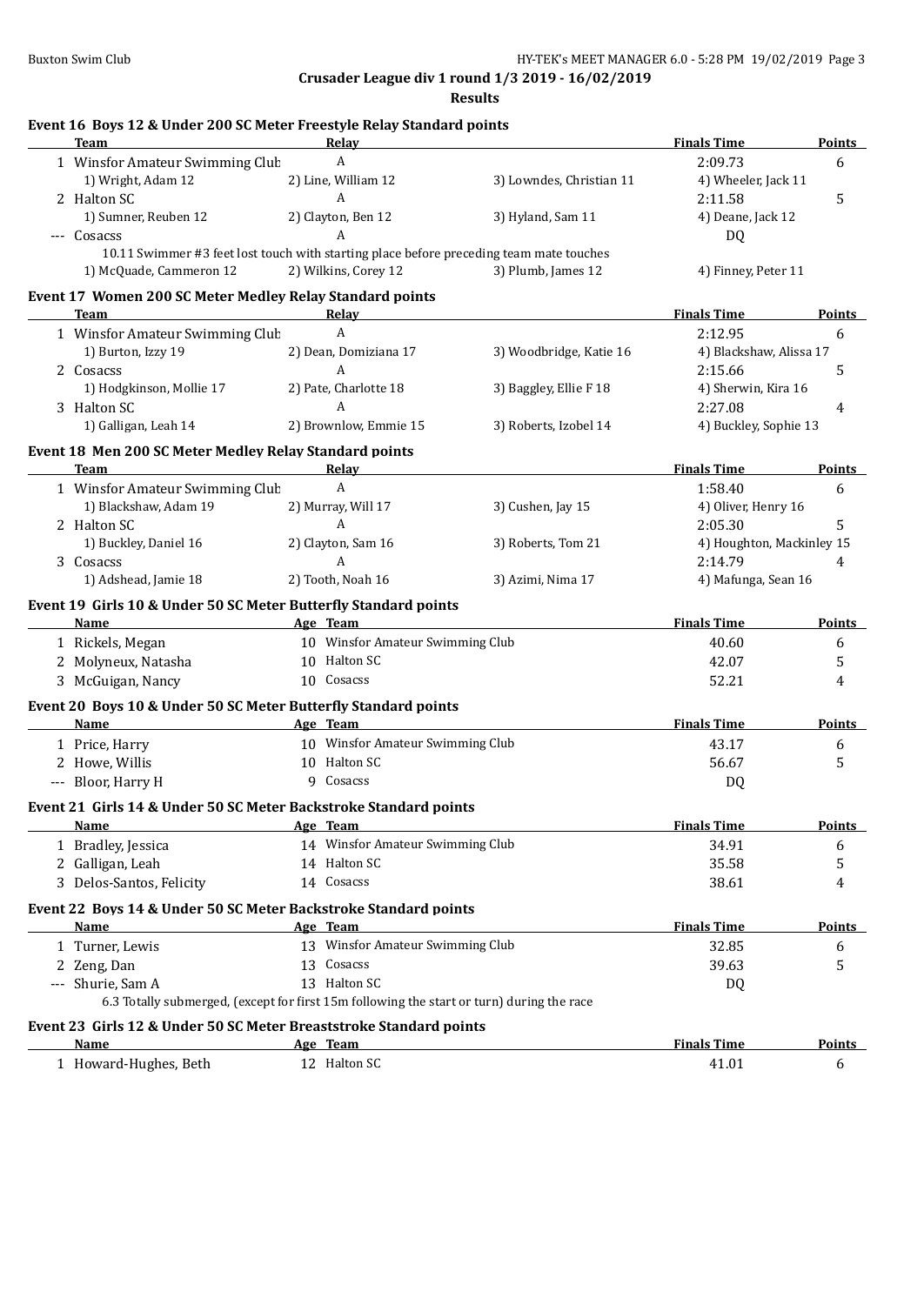| <b>Name</b><br><u> 1980 - Johann Barbara, martxa alemaniar a</u>                                                                                                                                                                    | Age Team                         |  |                                                                                                                                                                                                                               | <b>Finals Time</b>              | <b>Points</b> |  |
|-------------------------------------------------------------------------------------------------------------------------------------------------------------------------------------------------------------------------------------|----------------------------------|--|-------------------------------------------------------------------------------------------------------------------------------------------------------------------------------------------------------------------------------|---------------------------------|---------------|--|
| 2 Inch, Lois                                                                                                                                                                                                                        | 12 Winsfor Amateur Swimming Club |  |                                                                                                                                                                                                                               | 41.88                           | 5             |  |
| 3 Shenton, Zara                                                                                                                                                                                                                     | 11 Cosacss                       |  |                                                                                                                                                                                                                               | 44.26                           | 4             |  |
| Event 24 Boys 12 & Under 50 SC Meter Breaststroke Standard points                                                                                                                                                                   |                                  |  |                                                                                                                                                                                                                               |                                 |               |  |
| <b>Name</b>                                                                                                                                                                                                                         | Age Team                         |  |                                                                                                                                                                                                                               | <b>Finals Time</b>              | <b>Points</b> |  |
| 1 Clayton, Ben                                                                                                                                                                                                                      | 12 Halton SC                     |  |                                                                                                                                                                                                                               | 37.62                           | 6             |  |
| 2 McQuade, Cammeron                                                                                                                                                                                                                 | 12 Cosacss                       |  |                                                                                                                                                                                                                               | 38.56                           | 5             |  |
| 3 Line, William                                                                                                                                                                                                                     | 12 Winsfor Amateur Swimming Club |  |                                                                                                                                                                                                                               | 42.88                           | 4             |  |
|                                                                                                                                                                                                                                     |                                  |  |                                                                                                                                                                                                                               |                                 |               |  |
| Event 25 Women 100 SC Meter Freestyle Standard points<br>Name                                                                                                                                                                       | Age Team                         |  |                                                                                                                                                                                                                               | <b>Finals Time</b>              | <b>Points</b> |  |
|                                                                                                                                                                                                                                     | 13 Halton SC                     |  | <u> 1989 - Johann Barn, mars eta idazlear eta idazlear</u>                                                                                                                                                                    | 1:02.53                         |               |  |
| 1 Buckley, Sophie<br>2 Blackshaw, Alissa                                                                                                                                                                                            | 17 Winsfor Amateur Swimming Club |  |                                                                                                                                                                                                                               | 1:03.10                         | 6<br>5        |  |
| 3 Hodgkinson, Mollie                                                                                                                                                                                                                | 17 Cosacss                       |  |                                                                                                                                                                                                                               | 1:08.68                         | 4             |  |
|                                                                                                                                                                                                                                     |                                  |  |                                                                                                                                                                                                                               |                                 |               |  |
| Event 26 Men 100 SC Meter Freestyle Standard points                                                                                                                                                                                 |                                  |  |                                                                                                                                                                                                                               |                                 |               |  |
| Name                                                                                                                                                                                                                                | Age Team                         |  |                                                                                                                                                                                                                               | <b>Finals Time</b>              | <b>Points</b> |  |
| 1 Oliver, Henry                                                                                                                                                                                                                     | 16 Winsfor Amateur Swimming Club |  |                                                                                                                                                                                                                               | 56.87                           | 6             |  |
| 2 Azimi, Nima                                                                                                                                                                                                                       | 17 Cosacss                       |  |                                                                                                                                                                                                                               | 1:00.96                         | 5             |  |
| 3 Houghton, Mackinley                                                                                                                                                                                                               | 15 Halton SC                     |  |                                                                                                                                                                                                                               | 1:02.03                         | 4             |  |
| Event 27 Girls 10 & Under 200 SC Meter Medley Relay Standard points                                                                                                                                                                 |                                  |  |                                                                                                                                                                                                                               |                                 |               |  |
| <b>Team</b>                                                                                                                                                                                                                         | <b>Relay</b>                     |  |                                                                                                                                                                                                                               | <b>Finals Time</b>              | <b>Points</b> |  |
| 1 Winsfor Amateur Swimming Club                                                                                                                                                                                                     | $\mathbf{A}$                     |  |                                                                                                                                                                                                                               | 2:56.18                         | 6             |  |
| 1) Venning, Milly 10                                                                                                                                                                                                                | 2) Fitzgerald, Amelia 10         |  | 3) Rickels, Megan 10                                                                                                                                                                                                          | 4) Harrison, Penelope 9         |               |  |
| 2 Cosacss                                                                                                                                                                                                                           | $\boldsymbol{A}$                 |  |                                                                                                                                                                                                                               | 3:08.29                         | 5             |  |
| 1) Hughes, Abigail 10                                                                                                                                                                                                               | 2) Percival, Freya 10            |  | 3) McGuigan, Nancy 10                                                                                                                                                                                                         | 4) Finney, Hannah 10            |               |  |
| 3 Halton SC                                                                                                                                                                                                                         | $\boldsymbol{A}$                 |  |                                                                                                                                                                                                                               | 3:24.67                         | 4             |  |
| 1) Marsh, Elizabeth 9                                                                                                                                                                                                               | 2) Hyland, Olivia 10             |  | 3) Molyneux, Natasha 10                                                                                                                                                                                                       | 4) Forsyth, Sophie 8            |               |  |
| Event 28 Boys 10 & Under 200 SC Meter Medley Relay Standard points                                                                                                                                                                  |                                  |  |                                                                                                                                                                                                                               |                                 |               |  |
| <b>Team</b> and the state of the state of the state of the state of the state of the state of the state of the state of the state of the state of the state of the state of the state of the state of the state of the state of the |                                  |  | Relay and the contract of the contract of the contract of the contract of the contract of the contract of the contract of the contract of the contract of the contract of the contract of the contract of the contract of the | <b>Finals Time</b>              | Points        |  |
| 1 Winsfor Amateur Swimming Clut                                                                                                                                                                                                     | A                                |  |                                                                                                                                                                                                                               | 3:01.35                         | 6             |  |
| 1) Wilkes, Cillian 9                                                                                                                                                                                                                | 2) Price, Harry 10               |  | 3) Mather, Joseph 9                                                                                                                                                                                                           | 4) Richardson, Daniel 10        |               |  |
| 2 Halton SC                                                                                                                                                                                                                         | A                                |  |                                                                                                                                                                                                                               | 3:30.41                         | 5             |  |
| 1) Hannah-Holland, Jack 10                                                                                                                                                                                                          | 2) Buckley, Sam 9                |  | 3) Howe, Willis 10                                                                                                                                                                                                            | 4) Bivon, Charlie 10            |               |  |
| --- Cosacss                                                                                                                                                                                                                         | A                                |  |                                                                                                                                                                                                                               | DQ                              |               |  |
| 1) Bloor, Alfie 9                                                                                                                                                                                                                   | 2) Shenton, Rorry 9              |  | 3) Yates, Aidan 9                                                                                                                                                                                                             | 4) Bloor, Harry H 9             |               |  |
| Event 29 Girls 14 & Under 200 SC Meter Freestyle Relay Standard points                                                                                                                                                              |                                  |  |                                                                                                                                                                                                                               |                                 |               |  |
| Team                                                                                                                                                                                                                                | Relay                            |  |                                                                                                                                                                                                                               | <b>Finals Time</b>              | <b>Points</b> |  |
| 1 Winsfor Amateur Swimming Club                                                                                                                                                                                                     | A                                |  |                                                                                                                                                                                                                               | 2:02.20                         | 6             |  |
| 1) Johnston, Freya 13                                                                                                                                                                                                               | 2) Bradley, Jessica 14           |  | 3) George, Sophie 13                                                                                                                                                                                                          | 4) Harrison, Sophie 13          |               |  |
| 2 Halton SC                                                                                                                                                                                                                         | A                                |  |                                                                                                                                                                                                                               | 2:03.68                         | 5             |  |
| 1) Roberts, Izobel 14                                                                                                                                                                                                               | 2) Howard-Hughes, Beth 12        |  | 3) Galligan, Leah 14                                                                                                                                                                                                          | 4) Buckley, Sophie 13           |               |  |
| 3 Cosacss                                                                                                                                                                                                                           | A                                |  |                                                                                                                                                                                                                               | 2:20.48                         | 4             |  |
| 1) Gibbs, Rosie 13                                                                                                                                                                                                                  | 2) Kirkham, Jessica 14           |  | 3) Moore, Amie 14                                                                                                                                                                                                             | 4) Delos-Santos, Felicity 14    |               |  |
|                                                                                                                                                                                                                                     |                                  |  |                                                                                                                                                                                                                               |                                 |               |  |
| Event 30 Boys 14 & Under 200 SC Meter Freestyle Relay Standard points<br><b>Team</b>                                                                                                                                                |                                  |  |                                                                                                                                                                                                                               | <b>Finals Time</b>              | <b>Points</b> |  |
|                                                                                                                                                                                                                                     | <b>Relay</b><br>A                |  |                                                                                                                                                                                                                               | 1:56.91                         |               |  |
| 1 Winsfor Amateur Swimming Club<br>1) Jolliffe, Oscar 14                                                                                                                                                                            | 2) Kud, Thomas 14                |  | 3) Carss, Thomas 14                                                                                                                                                                                                           |                                 | 6             |  |
| 2 Halton SC                                                                                                                                                                                                                         | A                                |  |                                                                                                                                                                                                                               | 4) Turner, Lewis 13             |               |  |
| 1) Shurie, Sam A 13                                                                                                                                                                                                                 | 2) Clayton, Ben 12               |  |                                                                                                                                                                                                                               | 2:02.44<br>4) Sumner, Reuben 12 | 5             |  |
|                                                                                                                                                                                                                                     |                                  |  | 3) Sumner, Joel 13                                                                                                                                                                                                            |                                 |               |  |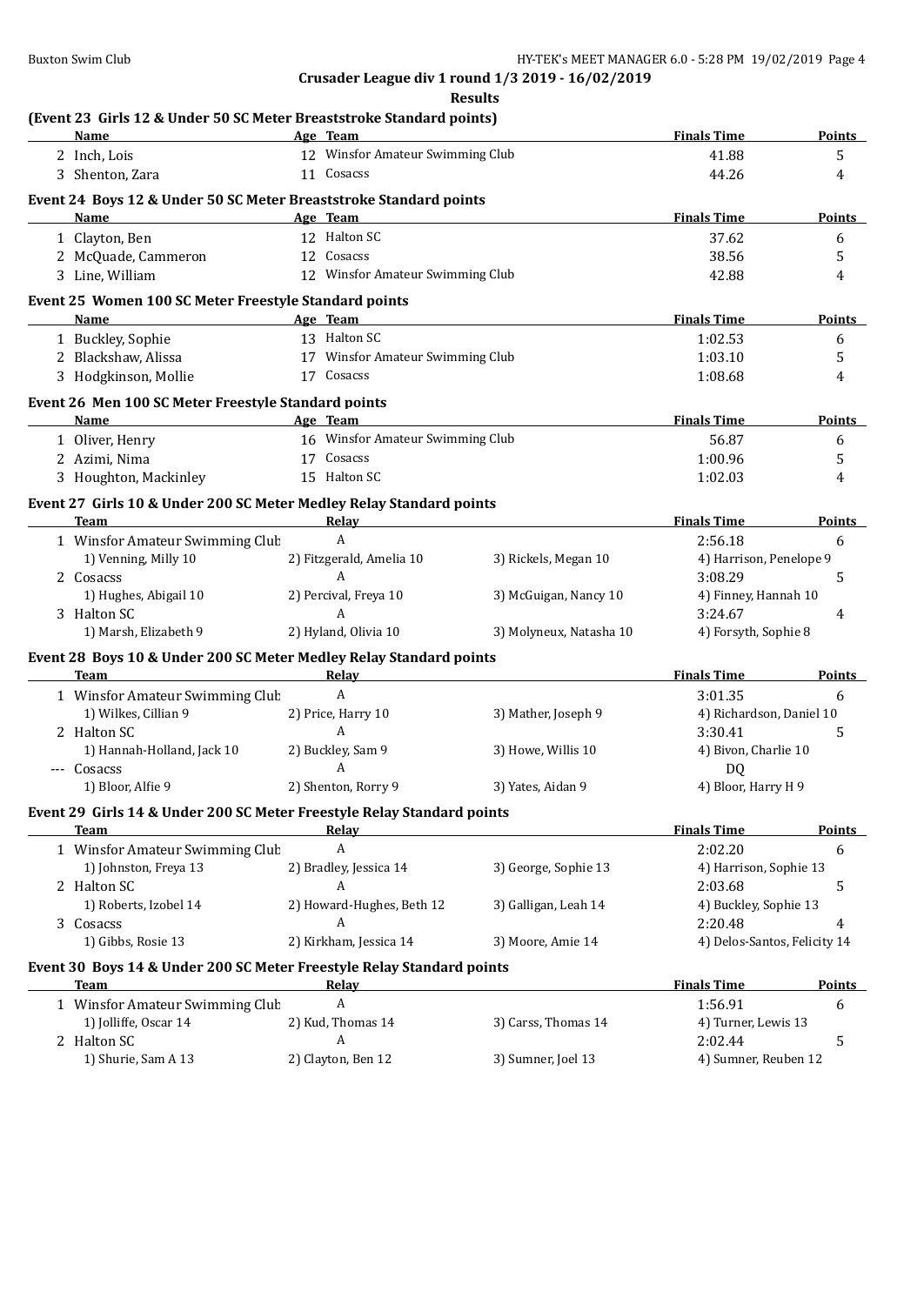| (Event 30 Boys 14 & Under 200 SC Meter Freestyle Relay Standard points)<br><b>Team</b> | Relay                            |                      | <b>Finals Time</b> | <b>Points</b> |
|----------------------------------------------------------------------------------------|----------------------------------|----------------------|--------------------|---------------|
| 3 Cosacss                                                                              | A                                |                      | 2:11.62            | 4             |
| 1) Zeng, Dan 13                                                                        | 2) Lockett, Jacob 14             | 3) Robinson, Luis 14 | 4) Mott, Finan 14  |               |
| Event 31 Girls 12 & Under 50 SC Meter Backstroke Standard points                       |                                  |                      |                    |               |
| Name<br><b>Example 2</b> Age Team                                                      |                                  |                      | <b>Finals Time</b> | <b>Points</b> |
| 1 Hardy, Erin                                                                          | 12 Winsfor Amateur Swimming Club |                      | 37.29              | 6             |
| 2 McLaughlin, Megan                                                                    | 12 Cosacss                       |                      | 39.09              | 5             |
| 3 Pritchard, Ruby                                                                      | 12 Halton SC                     |                      | 39.97              | 4             |
| Event 32 Boys 12 & Under 50 SC Meter Backstroke Standard points                        |                                  |                      |                    |               |
| Name                                                                                   | Age Team                         |                      | <b>Finals Time</b> | Points        |
| 1 Sumner, Reuben                                                                       | 12 Halton SC                     |                      | 37.62              | 6             |
| 2 Line, William                                                                        | 12 Winsfor Amateur Swimming Club |                      | 38.09              | 5             |
| 3 Plumb, James                                                                         | 12 Cosacss                       |                      | 46.19              | 4             |
| Event 33 Women 100 SC Meter Breaststroke Standard points                               |                                  |                      |                    |               |
| Name                                                                                   | Age Team                         |                      | <b>Finals Time</b> | Points        |
| 1 Dean, Domiziana                                                                      | 17 Winsfor Amateur Swimming Club |                      | 1:22.96            | 6             |
| 2 Sherwin, Kira                                                                        | 16 Cosacss                       |                      | 1:27.35            | 5             |
| 3 Howard-Hughes, Beth                                                                  | 12 Halton SC                     |                      | 1:30.24            | 4             |
| Event 34 Men 100 SC Meter Breaststroke Standard points                                 |                                  |                      |                    |               |
| Name                                                                                   | Age Team                         |                      | <b>Finals Time</b> | <b>Points</b> |
| 1 Murray, Will                                                                         | 17 Winsfor Amateur Swimming Club |                      | 1:11.84            | 6             |
| 2 Buckley, Daniel                                                                      | 16 Halton SC                     |                      | 1:14.05            | 5             |
| 3 Mafunga, Sean                                                                        | 16 Cosacss                       |                      | 1:25.05            | 4             |
| Event 35 Girls 10 & Under 50 SC Meter Freestyle Standard points                        |                                  |                      |                    |               |
| Name                                                                                   | Age Team                         |                      | <b>Finals Time</b> | Points        |
| 1 Rickels, Megan                                                                       | 10 Winsfor Amateur Swimming Club |                      | 35.32              | 6             |
| 2 Finney, Hannah                                                                       | 10 Cosacss                       |                      | 39.43              | 5             |
| 3 Hyland, Olivia                                                                       | 10 Halton SC                     |                      | 45.14              | 4             |
| Event 36 Boys 10 & Under 50 SC Meter Freestyle Standard points                         |                                  |                      |                    |               |
| <b>Example 2016</b> Age Team<br>Name                                                   |                                  |                      | <b>Finals Time</b> | Points        |
| 1 Mather, Joseph                                                                       | 9 Winsfor Amateur Swimming Club  |                      | 38.22              | 6             |
| 2 Hannah-Holland, Jack                                                                 | 10 Halton SC                     |                      | 39.91              | 5             |
| --- Bloor, Alfie                                                                       | 9 Cosacss                        |                      | DQ                 |               |
| Event 37 Girls 14 & Under 50 SC Meter Butterfly Standard points                        |                                  |                      |                    |               |
| <b>Name</b>                                                                            | Age Team                         |                      | <b>Finals Time</b> | <b>Points</b> |
| 1 George, Sophie                                                                       | 13 Winsfor Amateur Swimming Club |                      | 31.85              | 6             |
| 2 Roberts, Izobel                                                                      | 14 Halton SC                     |                      | 31.99              | 5             |
| 3 Gibbs, Rosie                                                                         | 13 Cosacss                       |                      | 42.70              | 4             |
| Event 38 Boys 14 & Under 50 SC Meter Butterfly Standard points                         |                                  |                      |                    |               |
| Name                                                                                   | Age Team                         |                      | <b>Finals Time</b> | <b>Points</b> |
| 1 Carss, Thomas                                                                        | 14 Winsfor Amateur Swimming Club |                      | 29.98              | 6             |
| 2 Clayton, Ben                                                                         | 12 Halton SC                     |                      | 33.36              | 5             |
| 3 Robinson, Luis                                                                       | 14 Cosacss                       |                      | 43.70              | 4             |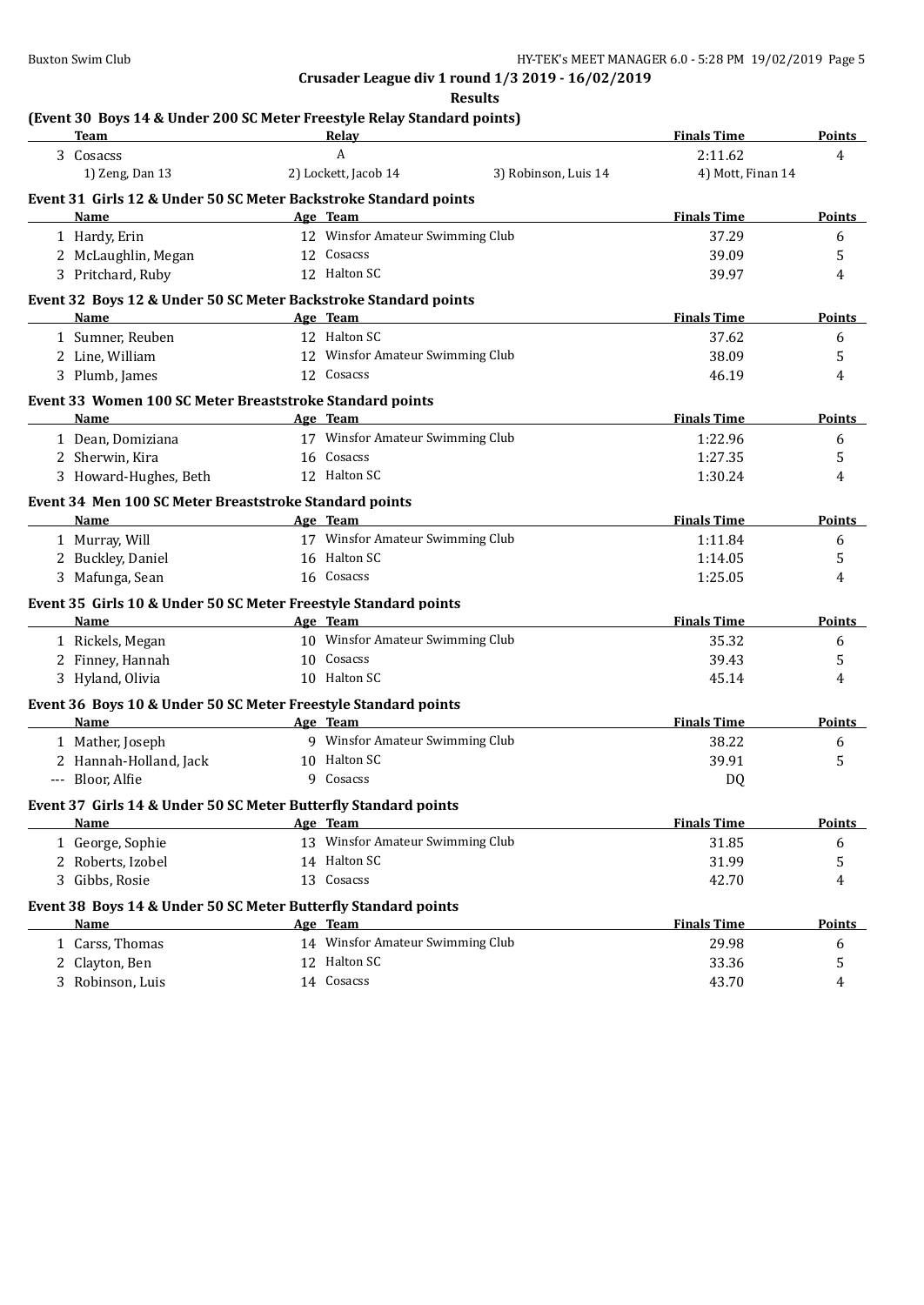| Event 39 Girls 12 & Under 200 SC Meter Medley Relay Standard points<br><b>Team</b> | Relay                                                                                      |                           | <b>Finals Time</b>                   | Points        |
|------------------------------------------------------------------------------------|--------------------------------------------------------------------------------------------|---------------------------|--------------------------------------|---------------|
| 1 Winsfor Amateur Swimming Club                                                    | $\boldsymbol{A}$                                                                           |                           | 2:34.63                              | 6             |
| 1) Webster, Hannah 12                                                              | 2) Inch, Lois 12                                                                           | 3) Hardy, Erin 12         | 4) Thomson, Alicia 12                |               |
| 2 Halton SC                                                                        | A                                                                                          |                           | 2:39.77                              | 5             |
| 1) Pritchard, Ruby 12                                                              | 2) Houghton, Gabriella 12                                                                  | 3) Houghton, Francesca 12 | 4) Forsyth, Hannah 12                |               |
| 3 Cosacss                                                                          | A                                                                                          |                           | 2:45.68                              | 4             |
| 1) Holding, Phebe 12                                                               | 2) McGuigan, Martha P 11                                                                   | 3) McLaughlin, Megan 12   | 4) Shenton, Zara 11                  |               |
| Event 40 Boys 12 & Under 200 SC Meter Medley Relay Standard points                 |                                                                                            |                           |                                      |               |
| Team<br>the control of the control of the control of the control of the control of | <b>Relay Example 2018</b>                                                                  |                           | <b>Finals Time</b>                   | <b>Points</b> |
| 1 Winsfor Amateur Swimming Club                                                    | A                                                                                          |                           | 2:32.07                              | 6             |
| 1) Line, William 12                                                                | 2) Lowndes, Christian 11                                                                   | 3) Wright, Adam 12        | 4) Wheeler, Jack 11                  |               |
| 2 Halton SC                                                                        | A                                                                                          |                           | 2:37.75                              | 5             |
| 1) Sumner, Reuben 12                                                               | 2) Hyland, Sam 11<br>A                                                                     | 3) Clayton, Ben 12        | 4) Deane, Jack 12                    |               |
| --- Cosacss                                                                        | 10.1 Stroke Infraction swimmer #3: 8.2 Arms not brought forward simultaneously or arms not |                           | DQ                                   |               |
| 1) Finney, Peter 11                                                                | 2) McQuade, Cammeron 12                                                                    | 3) Plumb, James 12        | 4) Wilkins, Corey 12                 |               |
| Event 41 Women 200 SC Meter Freestyle Relay Standard points                        |                                                                                            |                           |                                      |               |
| <b>Team</b>                                                                        | <b>Relay</b>                                                                               |                           | <b>Finals Time</b>                   | <b>Points</b> |
| 1 Winsfor Amateur Swimming Clut                                                    | $\mathbf{A}$                                                                               |                           | 1:59.95                              | 6             |
| 1) Burton, Izzy 19                                                                 | 2) Woodbridge, Katie 16                                                                    | 3) Riddick, Millie 17     | 4) Blackshaw, Alissa 17              |               |
| 2 Halton SC                                                                        | A                                                                                          |                           | 2:03.03                              | 5             |
| 1) Brownlow, Emmie 15                                                              | 2) Buckley, Sophie 13                                                                      | 3) Galligan, Leah 14      | 4) Roberts, Izobel 14                |               |
| 3 Cosacss                                                                          | A                                                                                          |                           | 2:05.81                              | 4             |
| 1) Baggley, Ellie F 18                                                             | 2) Pate, Charlotte 18                                                                      | 3) Hodgkinson, Mollie 17  | 4) Sherwin, Kira 16                  |               |
| Event 42 Men 200 SC Meter Freestyle Relay Standard points                          |                                                                                            |                           |                                      |               |
| Team                                                                               | Relay                                                                                      |                           | <b>Finals Time</b>                   | Points        |
| 1 Winsfor Amateur Swimming Club                                                    | A                                                                                          |                           | 1:46.98                              | 6             |
| 1) Cushen, Jay 15                                                                  | 2) Murray, Will 17<br>A                                                                    | 3) Blackshaw, Adam 19     | 4) Oliver, Henry 16                  |               |
| 2 Halton SC                                                                        |                                                                                            |                           | 1:51.26                              | 5             |
| 1) Buckley, Daniel 16                                                              | 2) Roberts, Tom 21                                                                         | 3) Clayton, Sam 16        | 4) Houghton, Mackinley 15<br>1:59.81 |               |
| 3 Cosacss                                                                          | A                                                                                          |                           |                                      | 4             |
| 1) Adshead, Jamie 18                                                               | 2) Azimi, Nima 17                                                                          | 3) Mafunga, Sean 16       | 4) Tooth, Noah 16                    |               |
| Event 43 Girls 10 & Under 50 SC Meter Backstroke Standard points                   |                                                                                            |                           |                                      |               |
| Name                                                                               | Age Team                                                                                   |                           | <b>Finals Time</b>                   | <b>Points</b> |
| 1 Venning, Milly                                                                   | 10 Winsfor Amateur Swimming Club                                                           |                           | 41.73                                | 6             |
| 2 Molyneux, Natasha                                                                | 10 Halton SC                                                                               |                           | 42.20                                | 5             |
| 3 Finney, Hannah                                                                   | 10 Cosacss                                                                                 |                           | 45.10                                | 4             |
| Event 44 Boys 10 & Under 50 SC Meter Backstroke Standard points                    |                                                                                            |                           |                                      |               |
| Name                                                                               | Age Team                                                                                   |                           | <b>Finals Time</b>                   | <b>Points</b> |
| 1 Shenton, Rorry                                                                   | 9 Cosacss                                                                                  |                           | 42.85                                | 6             |
| 2 Mather, Joseph                                                                   | 9 Winsfor Amateur Swimming Club                                                            |                           | 43.75                                | 5             |
| 3 Howe, Willis                                                                     | 10 Halton SC                                                                               |                           | 46.21                                | 4             |
| Event 45 Girls 14 & Under 50 SC Meter Breaststroke Standard points                 |                                                                                            |                           |                                      |               |
| Name                                                                               | Age Team                                                                                   |                           | <b>Finals Time</b>                   | <b>Points</b> |
| 1 Buckley, Sophie                                                                  | 13 Halton SC                                                                               |                           | 37.76                                | 6             |
| 2 Harrison, Sophie                                                                 | 13 Winsfor Amateur Swimming Club                                                           |                           | 41.36                                | 5             |
| 3 Moore, Amie                                                                      | 14 Cosacss                                                                                 |                           | 48.73                                | 4             |
|                                                                                    |                                                                                            |                           |                                      |               |